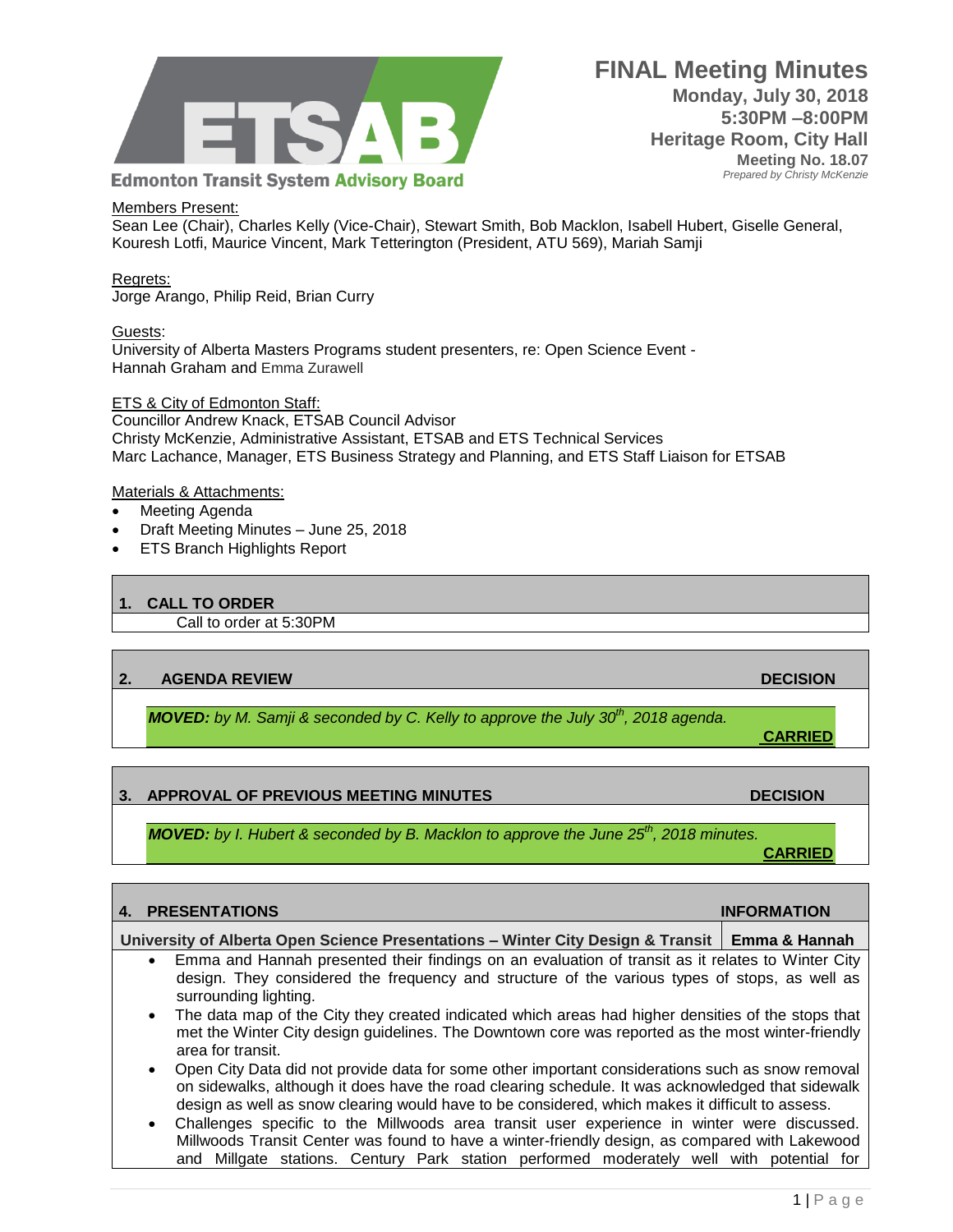improvement during redevelopment to incorporate additional Winter City design elements.

- Question and answer period followed:
	- It was noted that a parallel study after the Bus Network Redesign may be interesting.
	- Frequency was noted to be most important; with shelters at stops being important at stops with less frequency, and shelters in addition to frequency as nice to have.

# **5.** FOR APPROVAL **DECISION**

**Terms of Reference – Wayfinding Sub-Committee C. Kelly** The terms of reference for the wayfinding sub-committee were reviewed and approved.

*MOVED: by B. Macklon & seconded by M. Samji to approve the Wayfinding sub-committee TOR.*

**CARRIED**

# **6.** NEW BUSINESS **INFORMATION Land Use and Transit Policies Sub-Committee M. Samji** Mariah provided a summary of the objective of the work of the sub-committee. The goal of the subcommittee will be to draw attention to the need for policies and procedures that ensure approved land use strategies are aligned well with bylaws, or that bylaws are adjusted as part of the approval process. Monthly meetings will begin in August. The agenda for the first meeting will include drafting the Terms of Reference.

# **[Transit Fare Policy Updates](https://www.edmonton.ca/projects_plans/transit/transit-fare-policy.aspx?utm_source=virtualaddress&utm_campaign=fares) <b>M. Lachance M. Lachance M. Lachance**

- The Transit Fares and Discounts [survey](https://www.edmonton.ca/programs_services/public_engagement/public-engagement-surveys.aspx) was available to the public from July 10 to July 25, 2018. About 2500 responses were received. Focus groups, representatives of special interest groups and the [Edmonton Insight Community](https://www.edmontoninsightcommunity.ca/Portal/default.aspx) were also invited to provide feedback on the draft Fare Policy.
- The draft Fare Policy is scheduled to be presented to Council's Community and Public Services committee on October 3, 2018.

| 7. SUB-COMMITTEE UPDATES                                                                                                                                                                                                                                                                                                                                                                                                                                                                                                                                                                                                                                                                                                                                                                                                                                                                                                                                                                                                                                                                                                         | <b>INFORMATION</b> |
|----------------------------------------------------------------------------------------------------------------------------------------------------------------------------------------------------------------------------------------------------------------------------------------------------------------------------------------------------------------------------------------------------------------------------------------------------------------------------------------------------------------------------------------------------------------------------------------------------------------------------------------------------------------------------------------------------------------------------------------------------------------------------------------------------------------------------------------------------------------------------------------------------------------------------------------------------------------------------------------------------------------------------------------------------------------------------------------------------------------------------------|--------------------|
| <b>Transit Innovation</b>                                                                                                                                                                                                                                                                                                                                                                                                                                                                                                                                                                                                                                                                                                                                                                                                                                                                                                                                                                                                                                                                                                        | <b>M. Vincent</b>  |
| Maurice will send an invite to members for the week of August 13 <sup>th</sup> and has compiled a list of<br>previous topics covered from past minutes for members' reference.                                                                                                                                                                                                                                                                                                                                                                                                                                                                                                                                                                                                                                                                                                                                                                                                                                                                                                                                                   |                    |
| <b>First Mile/Last Mile</b>                                                                                                                                                                                                                                                                                                                                                                                                                                                                                                                                                                                                                                                                                                                                                                                                                                                                                                                                                                                                                                                                                                      | I. Hubert          |
| The first/last mile sub-committee draft report will be distributed to members for review and feedback<br>$\bullet$<br>during August, and presented for approval at the August $27th$ general Board meeting.                                                                                                                                                                                                                                                                                                                                                                                                                                                                                                                                                                                                                                                                                                                                                                                                                                                                                                                      |                    |
| <b>Standing Items</b>                                                                                                                                                                                                                                                                                                                                                                                                                                                                                                                                                                                                                                                                                                                                                                                                                                                                                                                                                                                                                                                                                                            | S. Lee             |
| The Board reviewed several standing items including determining if follow up was required on<br>$\bullet$<br>motions of past reports that were submitted.<br>Past activities of the Board BRT were summarized. A comprehensive report was presented<br>to the Transportation Committee (now UPC) on October 7, 2015, with two follow up letters<br>to Council on January 16, 2017 and June 30, 2017. Next steps were considered, with<br>discussion around the LRT precursor versus complimentary service models. The history<br>and use of BRT in Calgary and other Canadian cities was also discussed. Councillor Knack<br>noted that the Transit Priority Measures Study (CR_5074) due October 30, 2018 is<br>expected to speak to part 4 of the motion from July 5, 2017 in response to 6.1 Edmonton's<br>Transit Strategy report presentation. ETSAB discussed resubmitting their BRT report for<br>reconsideration in alignment with this date, or the September 11 <sup>th</sup> report CR 6111 on ETS<br>Priority Initiatives.<br>Route 747 and the status of the MOU for the Regional Transit Service Commission (RTSC) |                    |

were discussed, as airport connection services were noted to be behind other Canadian